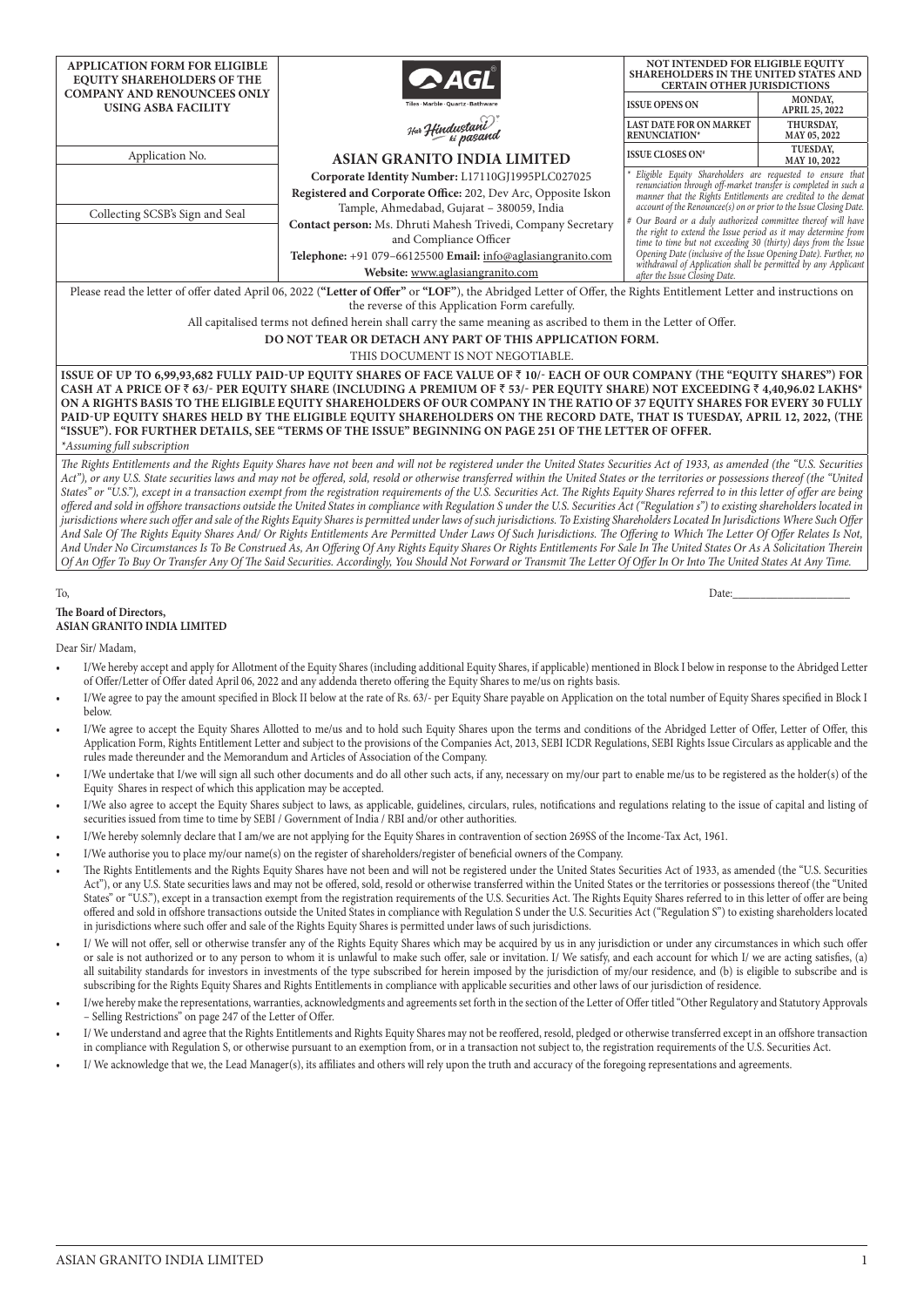## **1. NAME AND CONTACT DETAILS OF APPLICANT**

|     | Name of Sole/First Applicant                                                                                                                                                                                                                                                                                                                                                                                                                                                                                                           |                        |                                                                                                                        |  |  |               |                        |                                            |  |                            |                       |              |  |      |                               |             |  |
|-----|----------------------------------------------------------------------------------------------------------------------------------------------------------------------------------------------------------------------------------------------------------------------------------------------------------------------------------------------------------------------------------------------------------------------------------------------------------------------------------------------------------------------------------------|------------------------|------------------------------------------------------------------------------------------------------------------------|--|--|---------------|------------------------|--------------------------------------------|--|----------------------------|-----------------------|--------------|--|------|-------------------------------|-------------|--|
|     | Name of Second Applicant                                                                                                                                                                                                                                                                                                                                                                                                                                                                                                               |                        |                                                                                                                        |  |  |               |                        |                                            |  |                            |                       |              |  |      |                               |             |  |
|     | Name of Third Applicant                                                                                                                                                                                                                                                                                                                                                                                                                                                                                                                |                        |                                                                                                                        |  |  |               |                        |                                            |  |                            |                       |              |  |      |                               |             |  |
|     |                                                                                                                                                                                                                                                                                                                                                                                                                                                                                                                                        |                        |                                                                                                                        |  |  |               |                        |                                            |  |                            |                       |              |  |      |                               |             |  |
|     | Name of Fourth Applicant                                                                                                                                                                                                                                                                                                                                                                                                                                                                                                               |                        |                                                                                                                        |  |  |               |                        |                                            |  |                            |                       |              |  |      |                               |             |  |
|     | <b>Indian Address:</b>                                                                                                                                                                                                                                                                                                                                                                                                                                                                                                                 |                        |                                                                                                                        |  |  |               |                        |                                            |  |                            |                       |              |  |      |                               |             |  |
|     | Email:                                                                                                                                                                                                                                                                                                                                                                                                                                                                                                                                 |                        |                                                                                                                        |  |  |               |                        |                                            |  |                            |                       |              |  |      |                               |             |  |
|     | Telephone/Mobile No.                                                                                                                                                                                                                                                                                                                                                                                                                                                                                                                   |                        |                                                                                                                        |  |  |               |                        |                                            |  |                            |                       |              |  |      |                               |             |  |
| 2.  | PERMANENT ACCOUNT NUMBER (PAN)                                                                                                                                                                                                                                                                                                                                                                                                                                                                                                         |                        |                                                                                                                        |  |  |               |                        |                                            |  |                            |                       |              |  |      |                               |             |  |
|     | Sole/First Applicant                                                                                                                                                                                                                                                                                                                                                                                                                                                                                                                   |                        |                                                                                                                        |  |  |               |                        |                                            |  |                            |                       |              |  |      |                               |             |  |
|     | <b>Second Applicant</b>                                                                                                                                                                                                                                                                                                                                                                                                                                                                                                                |                        |                                                                                                                        |  |  |               |                        |                                            |  |                            |                       |              |  |      |                               |             |  |
|     | <b>Third Applicant</b>                                                                                                                                                                                                                                                                                                                                                                                                                                                                                                                 |                        |                                                                                                                        |  |  |               |                        |                                            |  |                            |                       |              |  |      |                               |             |  |
|     | <b>Fourth Applicant</b>                                                                                                                                                                                                                                                                                                                                                                                                                                                                                                                |                        |                                                                                                                        |  |  |               |                        |                                            |  |                            |                       |              |  |      |                               |             |  |
| 3.  | <b>TYPE OF APPLICANTS (Please tick <math>\checkmark</math>):</b> Resident<br>Note: Non-resident Applicants applying on non-repatriation basis should select "Resident".                                                                                                                                                                                                                                                                                                                                                                |                        |                                                                                                                        |  |  |               |                        | Non-Resident                               |  |                            |                       |              |  |      |                               |             |  |
| 4.  | DEPOSITORY ACCOUNT DETAILS : please provide your DP ID and Client ID (Please tick $\checkmark$ for NSDL or CDSL) :<br>NSDL                                                                                                                                                                                                                                                                                                                                                                                                             |                        |                                                                                                                        |  |  |               |                        |                                            |  |                            |                       |              |  |      |                               | <b>CDSL</b> |  |
|     | For NSDL enter 8 digit DP ID followed by 8 digit Client ID / For CDSL enter 16 digit Client ID.                                                                                                                                                                                                                                                                                                                                                                                                                                        |                        |                                                                                                                        |  |  |               |                        |                                            |  |                            |                       |              |  |      |                               |             |  |
|     |                                                                                                                                                                                                                                                                                                                                                                                                                                                                                                                                        |                        |                                                                                                                        |  |  |               |                        |                                            |  |                            |                       |              |  |      |                               |             |  |
| 5.  | Note: Allotment of Equity Shares shall be made in dematerialized form only.<br><b>APPLICATION DETAILS</b><br>Equity Shares (Including additional Equity Shares) applied for [ Block I ]                                                                                                                                                                                                                                                                                                                                                |                        |                                                                                                                        |  |  |               |                        |                                            |  |                            |                       |              |  |      |                               |             |  |
|     |                                                                                                                                                                                                                                                                                                                                                                                                                                                                                                                                        |                        |                                                                                                                        |  |  |               |                        |                                            |  |                            |                       |              |  |      |                               |             |  |
|     |                                                                                                                                                                                                                                                                                                                                                                                                                                                                                                                                        | $(\bar{z}$ in Figures) | Total amount payable on application at $\bar{\tau}$ 63/- per Equity Share [ Block II ] = [ Block I ] x $\bar{\tau}$ 63 |  |  |               |                        |                                            |  |                            |                       | (₹ in Words) |  |      |                               |             |  |
|     |                                                                                                                                                                                                                                                                                                                                                                                                                                                                                                                                        |                        |                                                                                                                        |  |  |               |                        |                                            |  |                            |                       |              |  |      |                               |             |  |
|     |                                                                                                                                                                                                                                                                                                                                                                                                                                                                                                                                        |                        |                                                                                                                        |  |  |               |                        |                                            |  |                            |                       |              |  |      |                               |             |  |
| 6.  | PAYMENT DETAILS [IN CAPITAL LETTERS]<br>Amount Blocked (₹ in figures) :                                                                                                                                                                                                                                                                                                                                                                                                                                                                |                        |                                                                                                                        |  |  |               |                        | $(\bar{z}$ in words)                       |  |                            |                       |              |  |      |                               |             |  |
|     | ASBA BANK Account No.                                                                                                                                                                                                                                                                                                                                                                                                                                                                                                                  |                        |                                                                                                                        |  |  |               |                        |                                            |  |                            |                       |              |  |      |                               |             |  |
|     | Name of ASBA Bank Account Holder :                                                                                                                                                                                                                                                                                                                                                                                                                                                                                                     |                        |                                                                                                                        |  |  |               |                        |                                            |  |                            |                       |              |  |      |                               |             |  |
|     | <b>SCSB Name and Address : __</b>                                                                                                                                                                                                                                                                                                                                                                                                                                                                                                      |                        |                                                                                                                        |  |  |               |                        |                                            |  |                            |                       |              |  |      |                               |             |  |
|     | I/We authorise the SCSB to block the amount specified above as part of the ASBA process. I/We confirm that I/we are making the payment towards my/our application through my/ our bank account only and not using any third-pa<br>Account is held in my/our own name.<br>SIGNATURE OF ASBA BANK ACCOUNT HOLDER                                                                                                                                                                                                                         |                        |                                                                                                                        |  |  |               |                        |                                            |  |                            |                       |              |  |      |                               |             |  |
|     | Sole/First Account Holder<br>Note: Signature(s) as per the specimen recorded with the SCSB. In case of joint shareholders, all the joint shareholders must sign in the same sequence as per<br>specimen recorded with the SCSB.                                                                                                                                                                                                                                                                                                        |                        |                                                                                                                        |  |  |               |                        | Second Joint Account Holder                |  | Third Joint Account Holder |                       |              |  |      | Fourth Joint Account Holder   |             |  |
| 7.  | <b>SIGNATURE OF APPLICANT(S)</b>                                                                                                                                                                                                                                                                                                                                                                                                                                                                                                       |                        |                                                                                                                        |  |  |               |                        |                                            |  |                            |                       |              |  |      |                               |             |  |
|     | I/We hereby confirm that I/we have read, understood and accept the terms and conditions of this Application Form, Rights Entitlement Letter, Abridged Letter<br>of Offer / Letter of Offer dated April 06, 2022. I/we hereby confirm that I/we have read the instructions for filling up this Application Form given overleaf. I/We<br>understand that in case of Allotment of Equity Shares to me/us, my/our beneficiary account as mentioned in this Application Form would get credited to the<br>extent of allotted Equity Shares. |                        |                                                                                                                        |  |  |               |                        |                                            |  |                            |                       |              |  |      |                               |             |  |
|     |                                                                                                                                                                                                                                                                                                                                                                                                                                                                                                                                        |                        |                                                                                                                        |  |  |               |                        |                                            |  |                            |                       |              |  |      |                               |             |  |
|     | Sole/First Applicant<br>Note: Signature(s) as per the specimen recorded with the Depositories. In case of joint shareholders, all the joint shareholders must sign in the same sequence as per specimen recorded with the Depositories.                                                                                                                                                                                                                                                                                                |                        |                                                                                                                        |  |  |               | Second Joint Applicant |                                            |  |                            | Third Joint Applicant |              |  |      | Fourth Joint Applicant        |             |  |
|     |                                                                                                                                                                                                                                                                                                                                                                                                                                                                                                                                        |                        |                                                                                                                        |  |  |               |                        |                                            |  |                            |                       |              |  |      |                               |             |  |
|     |                                                                                                                                                                                                                                                                                                                                                                                                                                                                                                                                        |                        |                                                                                                                        |  |  |               |                        | ASIAN GRANITO INDIA LIMITED - RIGHTS ISSUE |  |                            |                       |              |  |      |                               |             |  |
|     | Received from                                                                                                                                                                                                                                                                                                                                                                                                                                                                                                                          |                        |                                                                                                                        |  |  |               |                        | ACKNOWLEDGEMENT SLIP FOR APPLICANT         |  |                            |                       |              |  |      | APPLICATION FORM NO.          |             |  |
| PAN |                                                                                                                                                                                                                                                                                                                                                                                                                                                                                                                                        |                        |                                                                                                                        |  |  |               |                        |                                            |  |                            |                       |              |  |      |                               |             |  |
|     | DP ID and Client ID                                                                                                                                                                                                                                                                                                                                                                                                                                                                                                                    |                        |                                                                                                                        |  |  |               |                        |                                            |  |                            |                       |              |  |      | Collecting SCSB's Sign & Seal |             |  |
|     | Amount blocked<br>$(\bar{z}$ in figures)                                                                                                                                                                                                                                                                                                                                                                                                                                                                                               |                        |                                                                                                                        |  |  | Bank &        |                        |                                            |  |                            |                       |              |  |      |                               |             |  |
|     |                                                                                                                                                                                                                                                                                                                                                                                                                                                                                                                                        |                        |                                                                                                                        |  |  |               |                        |                                            |  |                            |                       |              |  |      |                               |             |  |
|     | <b>ASBA Account No.</b>                                                                                                                                                                                                                                                                                                                                                                                                                                                                                                                |                        |                                                                                                                        |  |  | <b>Branch</b> |                        |                                            |  |                            |                       |              |  | Date |                               |             |  |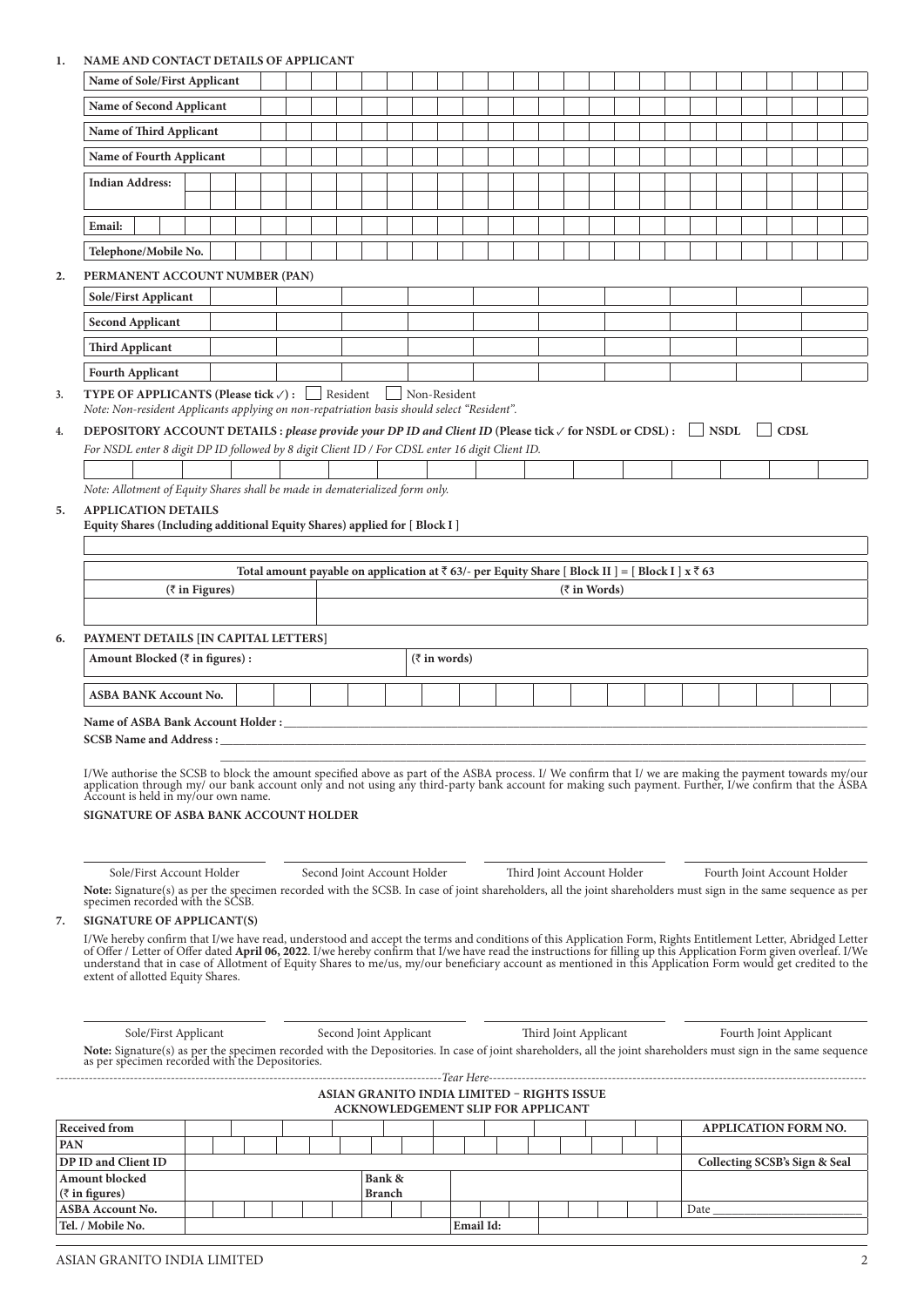# **GENERAL INSTRUCTIONS**

a) Please read the instructions carefully before filling this Application Form.

- b) Please read the Letter of Offer and any addenda thereto carefully to understand the Application process and applicable settlement process. All references in this Application Form to the "Abridged Letter of Offer" are to the Abridged Letter of Offer read together with the Letter of Offer and any addenda thereto. For accessing the Letter of Offer, the Abridged Letter of Offer and the Application Form, please refer below links provided on page 4 of this Application Form.
- c) The Application Form can be used by both the Eligible Equity Shareholders and the Renouncees.
- d) **In accordance with Regulation 76 of the SEBI ICDR Regulations, SEBI Rights Issue Circulars and ASBA Circulars, all Investors desiring to make an Application in this Issue are mandatorily required to use the ASBA process. Investors should carefully read the provisions applicable to such Applications before making their Application through ASBA. For details, see** *"Terms of the Issue - Process of Making an application in the Issue - Making of an Application through the ASBA process"* **on page 254 of the Letter of Offer.**
- e) Applications should be submitted to the Designated Branch of the SCSB or made online/electronic through the website of the SCSBs (if made available by such SCSB) for authorising such SCSB to block Application Money payable on the Application in their respective ASBA Accounts, Please note that on the Issue Closing Date, Applications through ASBA process will be uploaded until 5.00 p.m. (Indian Standard Time) or such extended time as permitted by the Stock Exchanges.
- f) Please note that in accordance with Regulation 77A of the SEBI ICDR Regulations read with the SEBI Rights Issue Circulars, the credit of Rights Entitlements and Allotment of Equity Shares shall be made in dematerialised form only. Accordingly, Eligible Equity Shareholders holding Equity Shares in physical form as on Record Date and desirous of subscribing to Equity Shares in this Issue are advised to furnish the details of their demat account to the Registrar or our Company at least two Working Days prior to the Issue Closing Date, to enable the credit of their Rights Entitlements in their respective demat accounts at least one day before the Issue Closing Date. For further details, see *"TERMS OF THE ISSUE - PROCESS OF MAKING AN APPLICATION IN THE ISSUE"* beginning on page 252 of the Letter of Offer.
- g) An Investor wishing to participate in this Issue through the ASBA facility, is required to have an ASBA enabled bank account with an SCSB, prior to making the Application and is required to provide necessary details, including details of the ASBA Account, authorizing the SCSB to block an amount equal to the Application Money in the ASBA Account mentioned in the Application Form. Please note that only those Investors who have a demat account can apply through ASBA facility.
- h) The Application should be complete in all respects. The Application Form found incomplete with regard to any of the particulars required to be given therein, and/or which are not completed in conformity with the terms of the Letter of Offer, Abridged Letter of Offer, the Rights Entitlement Letter and this Application Form are liable to be rejected. **This Application Form must be filled in English only.**
- i) In case of non-receipt of Application Form, Application can be made on plain paper mentioning all necessary details as mentioned under the section "Terms of the Issue *- Making of an Application by Eligible Equity Shareholders on Plain Paper under ASBA process"* on page 255 of the Letter of Offer. An Eligible Equity Shareholder shall submit the plain paper Application to the Designated Branch of the SCSB for authorising such SCSB to block Application Money in the said bank account maintained with the same SCSB. Applications on plain paper will not be accepted from any address outside India.
- j) An Eligible Equity Shareholder shall submit the plain paper Application to the Designated Branch of the SCSB for authorising such SCSB to block Application Money in the said bank account maintained with the same SCSB. Applications on plain paper will not be accepted from any address outside India.
- k) Applications should not to be submitted to the Banker to the Issue or Escrow Collection Bank (assuming that such Escrow Collection Bank is not an SCSB), our Company or the Registrar or the Lead Managers.
- l) **All Applicants, and in the case of Application in joint names, each of the joint Applicants, should mention their PAN allotted under the Income Tax Act, 1961 irrespective of the amount of the Application. Except for Applications on behalf of the Central or the State Government, the residents of Sikkim and the officials appointed by the courts, Applications without PAN will be considered incomplete and are liable to be rejected. With effect from August 16, 2010, the demat accounts**  for Investors for which PAN details have not been verified shall be "suspended for credit" and no Allotment and credit of Equity Shares pursuant to this Issue shall **be made into the accounts of such Investors.**
- m) In case of Application through ASBA facility, all payments will be made only by blocking the amount in the ASBA Account. **Cash payment or payment by cheque or demand draft or pay order or NEFT or RTGS or through any other mode is not acceptable for application**. In case payment is made in contravention of this, the Application will be deemed invalid and the Application Money will be refunded and no interest will be paid thereon.
- n) For physical Applications through ASBA at Designated Branches of SCSB, signatures should be either in English or Hindi or in any other language specified in the Eighth Schedule to the Constitution of India. Signatures other than in any such language or thumb impression must be attested by a Notary Public or a Special Executive Magistrate under his/her official seal. The Investors must sign the Application as per the specimen signature recorded with our Company / Registrar / depositories.
- o) Physical shareholders who have converted their shares from physical to demat mode and received rights entitlement in their demat account will have to mention their demat account number in ASBA application which can be submitted to any of the SCSBs where they have the bank account
- p) For plain application form, application number will be the last 8 digit of demat account of the applicant.
- q) In case of joint holders and physical Applications through ASBA process, all joint holders must sign the relevant part of this Application Form in the same order and as per the specimen signature(s) recorded with the SCSB. In case of joint Applicants, reference, if any, will be made in the first Applicant's name and all communication will be addressed to the first Applicant.
- r) All communication in connection with Applications for the Equity Shares, including any change in address of the Investors should be addressed to the Registrar prior to the date of Allotment in the Issue quoting the name of the first/sole Applicant and folio numbers/ DP ID and Client ID. In case of any change in address of the Eligible Equity Shareholders, the Eligible Equity Shareholders should also send the intimation for such change to the respective depository participant or to our Company or the Registrar.
- s) Please note that Applications through ASBA may be submitted at all designated branches of the SCSBs available on the SEBI website at https://www.sebi.gov.in/sebiweb/ other/OtherAction.do?doRecognisedFpi=yes&intmId=34, updated from time to time, or at such other website as may be prescribed by SEBI from time to time. In addition, Applicants should consult with the relevant SCSB to ensure that there is no statutory / regulatory action restricting the Application being submitted through them.
- t) Applicants are required to ensure that the number of Equity Shares applied for by them do not exceed the prescribed limits under the applicable law.
- u) The Applicants shall submit only one Application Form in respect of the same Rights Entitlements available in a particular demat account. In case of Investors who have provided details of demat account in accordance with the SEBI ICDR Regulations, such Investors will have to apply for the Equity Shares from the same demat account in which they are holding the Rights Entitlements and in case of multiple demat accounts, the Investors are required to submit a separate Application Form for each demat account.
- v) **Please note that Applications without depository account details shall be treated as incomplete and shall be rejected.**
- w) Any Investor being an OCB is required not to be under the adverse notice of the RBI and to obtain prior approval from RBI for applying in this Issue and such approval should be submitted to Registrar to the Issue so that the same is received on or prior to the Issue Closing Date.
- x) Only Eligible Equity Shareholders who are eligible to subscribe for Rights Entitlement and Equity Shares in their respective jurisdictions under applicable securities laws are eligible to participate.
- y) Only the Investors holding Equity Shares in demat form or the Physical Shareholders who furnish the details of their demat accounts to the Registrar not later than two Working Days prior to the Issue Closing Date, are eligible to participate through the ASBA process. In accordance with the SEBI Rights Issue Circulars, the Eligible Equity Shareholders, who hold Equity Shares in physical form as on Record Date and who have not furnished the details of their demat account to the Registrar or our Company at least two Working Days prior to the Issue Closing Date shall not be eligible to apply in this Rights Issue.
- z) Our Company, in consultation with the Lead Managers reserves the right to treat as invalid any Application Form which: (i) appears to our Company or its agents to have been executed in, electronically transmitted from or dispatched from the United States or other jurisdictions where the offer and sale of the Equity Shares and/or the Rights Entitlements is not permitted under laws of such jurisdictions; (ii) does not include the relevant certifications set out in the Application Form, including to the effect that the person submitting and/or renouncing the Application Form is not in the United States and eligible to subscribe for the Equity Shares and/or the Rights Entitlements under applicable securities laws, and such person is complying with laws of jurisdictions applicable to such person in connection with this Issue and have obtained requisite approvals before applying in this Issue; or (iii) where either a registered Indian address is not provided or our Company believes acceptance of such Application Form may infringe applicable legal or regulatory requirements; and our Company shall not be bound to issue or allot any Equity Shares and/or the Rights Entitlements in respect of any such Application Form.
- aa) **PLEASE NOTE THAT CREDIT OF THE RIGHTS ENTITLEMENTS IN THE DEMAT ACCOUNT DOES NOT, PER SE, ENTITLE THE INVESTORS TO THE RIGHTS EQUITY SHARES AND THE INVESTORS HAVE TO SUBMIT APPLICATION FOR THE RIGHTS EQUITY SHARES ON OR BEFORE THE ISSUE CLOSING DATE AND MAKE PAYMENT OF THE APPLICATION MONEY. FOR DETAILS, SEE "TERMS OF THE ISSUE - PROCESS OF MAKING AN APPLICATION IN THE ISSUE" ON PAGE 252 OF THE LETTER OF OFFER**
- bb) In place of Application number, Investors can mention the last 8 digit of demat account number.
- cc) **Please note that the Rights Entitlements which are neither renounced nor subscribed by the Investors on or before the Issue Closing Date shall lapse and shall be extinguished after the Issue Closing Date.**